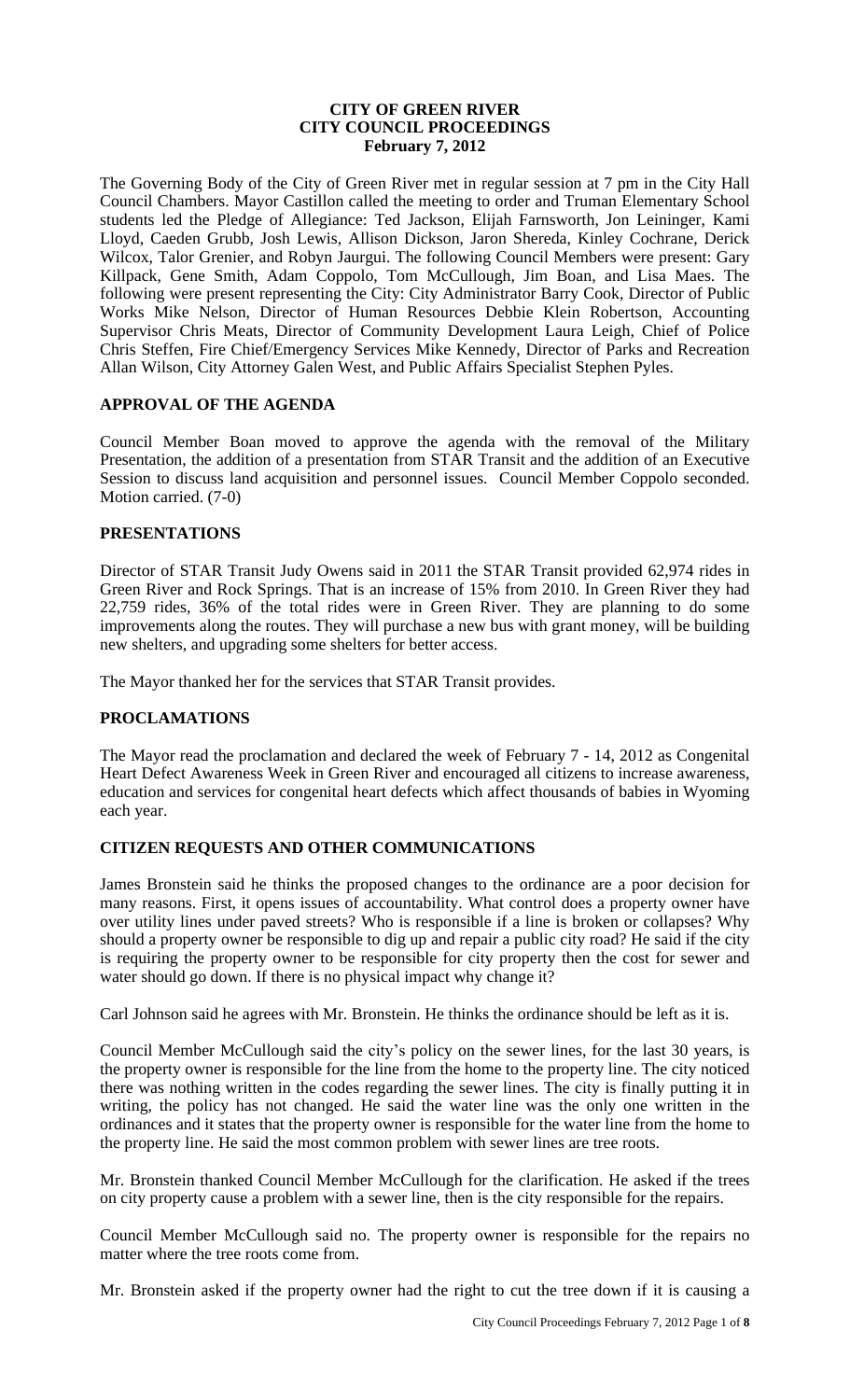problem.

Council Member McCullough said no.

The Mayor said the city will be sending out a press release to clarify.

Council Member Killpack said the insurance that will be offered is a positive thing for the citizens of Green River.

Council Member Coppolo clarified, if a contractor is working on the street and the sewer lines are damaged it will be the responsibility of the contractor to repair them.

### **ORDINANCES**

**Addition of Child Care Center and Family Child Care Center** 

**2nd Reading: An ordinance amending Appendix B. Zoning, Section 9.2 Table of Uses, adding Child Care Center and Family Child Care Center, subject to the State of Wyoming Requirements (1.311 and 1.312) as permitted uses in the PB District (Planned Neighborhood Commercial District).** 

Council Member Coppolo moved to approve the ordinance on second reading. Council MemberMcCullough seconded. Motion carried. (7-0)

### **Amendment on Alcoholic Beverages Requirements**

**2nd Reading: An ordinance amending the Green River Code of Ordinances, City of Green River, State of Wyoming, Chapter 4: Alcoholic Beverages, Section 4-35 (e).**

Council Member Smith moved to approve the ordinance on second reading. Council Member Killpack seconded. Motion carried. (7-0)

### **Ownership, Operation, and Maintenance Obligations of Sewer Service Lines**

**2 nd Reading: An ordinance amending Section 25-17 of the Green River Code of Ordinances, City of Green River, State of Wyoming, to set forth ownership, operation and maintenance obligations regarding sewer service lines and connections to the city's sewer main.**

Council Member Maes moved to approve the ordinance on second reading. Council Member Boan seconded.

Council Member Killpack said the insurance will be much cheaper than the repairs.

Council Member McCullough said the choice to get the insurance or not is completely up to the homeowner. The city is not forcing anyone to take part in the insurance.

Council Member Boan said the city has chosen not to take part in the ten percent royalty from the insurance. The city has chosen to pass the savings on to the citizens.

Motion carried. (7-0)

### **RESOLUTIONS**

### **Bank Depositories**

**R12-06: A resolution for the governing body of the City of Green River, Wyoming, establishing and officially designating bank depositories for the purpose of earning a secured rate of return for the City of Green River.** 

Council Member Killpack moved to approve the resolution. Council Member Coppolo seconded. Motion carried. (7-0)

### **Sweetwater County Resolution for the Bairoil Town Hall Project**

**A joint resolution, we the undersigned Sweetwater County Board of Commissioners,**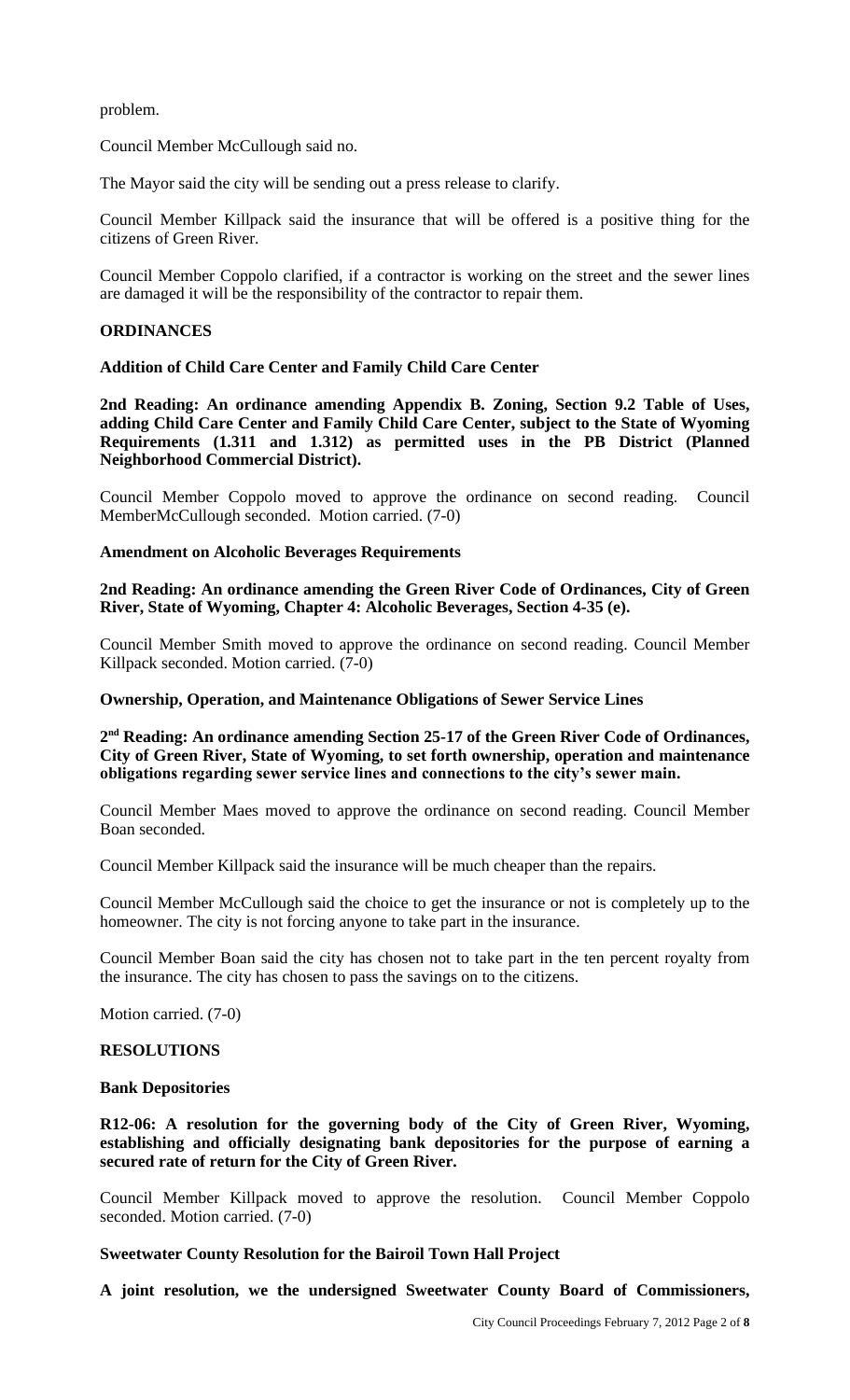**hereby certify that the Board and at least seventy percent of the incorporated population within Sweetwater County have reached an agreement on the following projects to be funded under Chapter 88, Section 342 and in compliance with rules promulgated by the State Loan and Investment Board, Chapter 32.** 

Council Member Coppolo moved to approve the resolution. Council Member Maes seconded.

Mr. Cook said the cities and towns of Sweetwater County had to designate where they were going to spend their consensus money as it came to the county. Resolutions had to be passed by all cities and towns to authorize the use of the money. Various communities were not prepared to identify what there consensus projects would be. Once they decide on a project a resolution has to be adopted by each governing body and sent to the state in order to divide the consensus money.

Motion carried. (7-0)

### **Flaming Gorge Days Funding**

**R12-07: A resolution for the governing body of the City of Green River, Wyoming, to approve an increase in the General Fund for the Flaming Gorge Days Committee in the amount of \$8,000.**

Council Member Smith moved to approve the resolution. Council Member McCullough seconded. Motion carried. (7-0)

## **Amendment of the City's Classification Plan – URA/Main Street Administrator**

## **R12-08: A resolution amending the City's Classification Plan**

Council Member Killpack moved to approve the resolution. Council Member Coppolo seconded.

Council Member Boan asked why a city employee would not answer to the council, they would only answer to the URA Board.

Mr. Cook said the URA/Main Street Administrator position will change as far as who this employee will report too. It is the desire of the URA/Main Street board to have supervisory authority over the new employee in order to have direct supervision and continuity with some of the programs and projects they would like to do.

Council Member Boan clarified that the council would be giving up control of a city employee that they hire.

Ms. Leigh said currently the URA/Main Street Administrator is supervised by the Director of Community Development. Rather than the department head telling that position what their work plan is and doing their evaluations, the board will be doing the evaluations. In the Memorandum of Understanding that will be looked at later, there is language in there stating that the city has the final say with the employee.

Council Member Boan asked if that leaves the city able to hire and fire that employee as they choose.

Ms. Leigh said it will be the city's employee and the URA Board will follow the city's personnel manual and procedures.

Council Member Coppolo asked if the URA Board would be hiring their own URA/Main StreetAdministrator.

Ms. Leigh said there will be a committee. She will be on it along with Human Resources, and URA/Main Street Board members.

Council Member Smith asked if this would be legal and is it acceptable to the benefit programs that are offered by the city.

Mr. West said the board will have day to day supervisory authority over the employee but the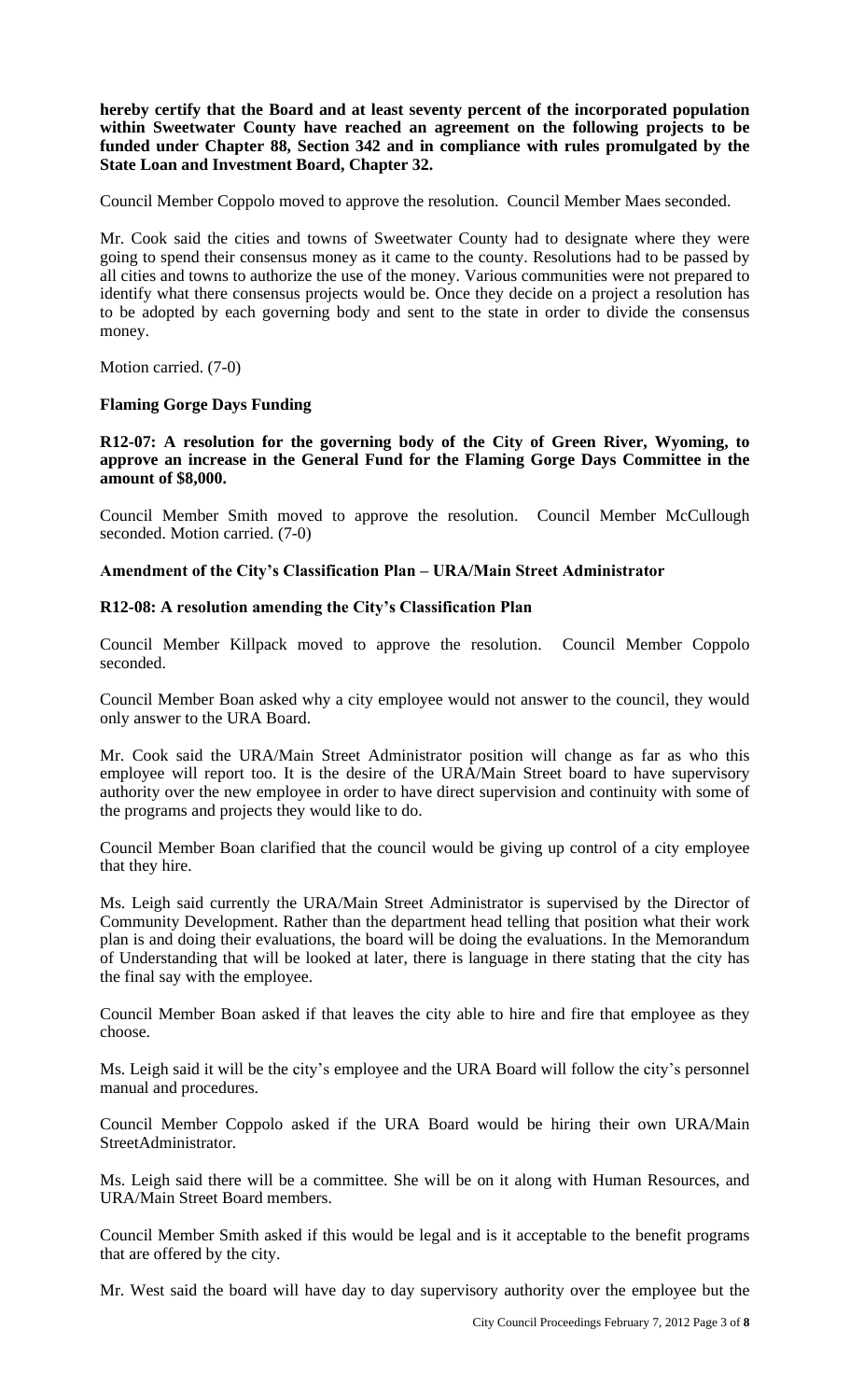city is retaining the ultimate authority of the employee.

Council Member Killpack asked if this was suggested by the state in order to help things run smoother.

Ms. Leigh said when it was suggested to the state, they supported it.

Ms. Leigh said the URA/Main Street employee will still stay in the Community Development Department.

Motion carried. (7-0)

## **COUNCIL ACTION ITEMS**

### **Re-Appointment to the Tripartite Board**

Council Member Coppolo moved to confirm the Mayor's re-appointment of Council Member Boan to the Sweetwater County Tripartite Board. Council Member Maes seconded.

Council Member Smith asked Council Member Boan what the function of the board is.

Council Member Boan said this board oversees the distribution of grant funding that reduces or eliminates the conditions of poverty in Sweetwater County. The board decides how much and who will receive a portion of the grant money. This is done once a year and then followed up on through the year. He said if any organizations are in need of grant funding they should get a hold of the Tripartite Board.

Motion carried. (7-0)

### **Appointments to the Personnel Board**

Council Member Maes moved to confirm the Mayor's appointment of Joel Burbank to the Personnel Board and the re-appointment of Ron Carey as an alternate to the Personnel Board for three-year terms. Council Member Boan seconded. Motion carried. (7-0)

### **Appointment to the Green River Arts Council**

Council Member McCullough moved to confirm the Mayor's appointment of Robert Kern to the Green River Arts Council for a two-year term expiring in February 2014. Council Member Maes seconded. Motion carried. (7-0)

### **Re-Appointment to the Urban Renewal/Main Street Agency Board**

Council Member Smith moved to confirm the Mayor's appointment of Deborah Alvarez to the URA/Main Street Agency Board *for a term expiring September 2014*. Council Member Coppolo seconded. Motion carried. (7-0)

### **Bid Award for the New Street Sweeper**

Mr. Cook said in order to provide a five percent preference to in-state bidders, they are required to have a certificate of residency from the State of Wyoming. They require this of all contracts, subcontracts, and suppliers. This was a requirement in the bid specifications for the Street Sweeper. Jack's Truck Equipment out of Rock Springs, Wyoming, bid \$250,221 for the sweeper but did not have the certificate of residency at the time the bids were opened. That firm has received the certification and therefore could receive the five percent preference. If they do receive the five percent preference they would be the low bidder. It is the recommendation of staff that the bid be awarded to Jack's Truck and Equipment for \$250,221 and to waive the informality at the time of bid opening since they have the certificate now.

Mr. West said the bid clearly specifies that the certificate was to be included with the bid but it was not. The governing body reserves the right to waive any informality with the bids. They could deny the bid based on the certificate not being included. It is the discretion of the governing body.

Council Member Maes said the certificate of residency requirements have not been in effect for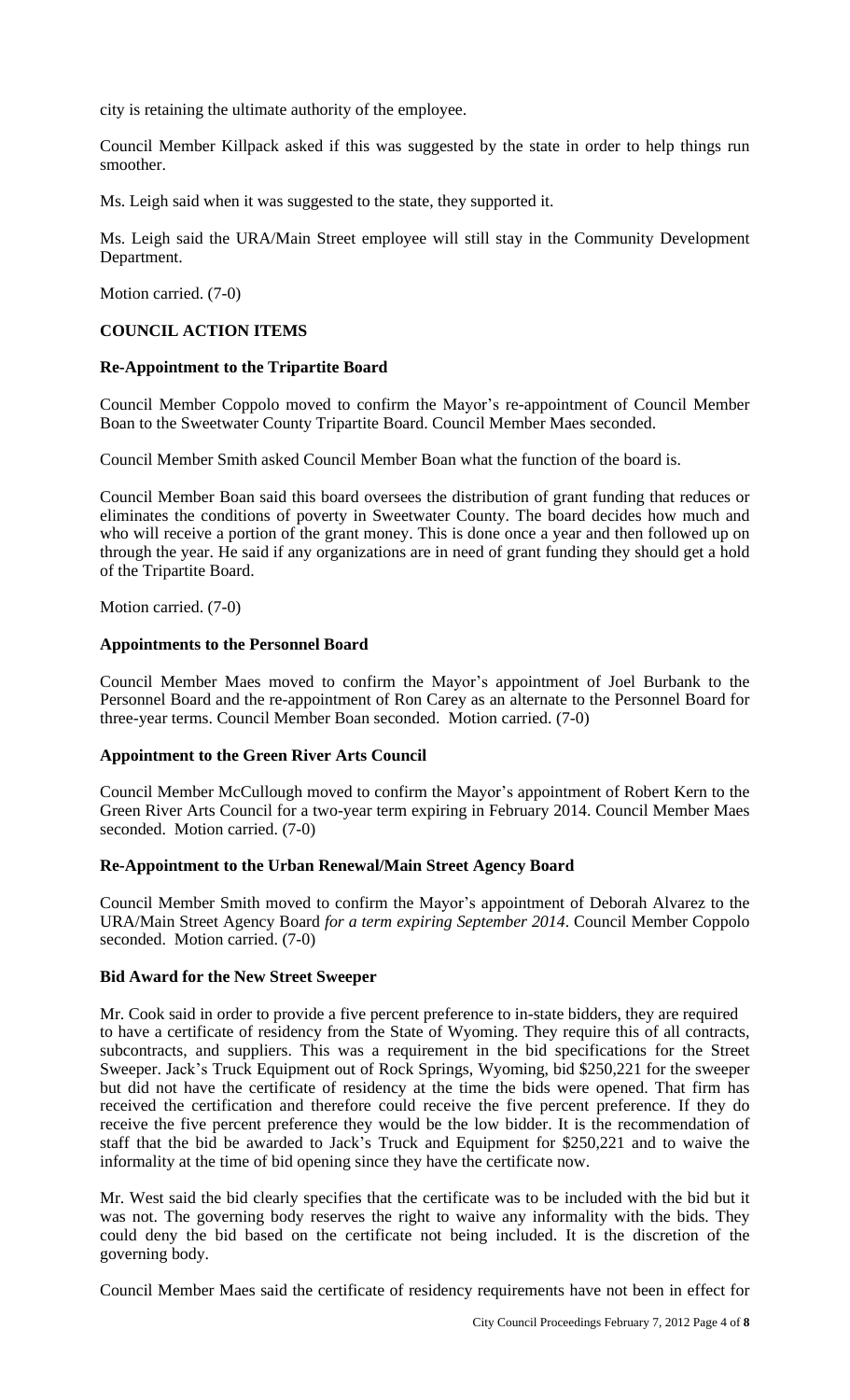very long so a lot of businesses are not aware of them. She said she would recommend that Jack' s Truck and Equipment be awarded the bid.

Council Member Coppolo asked if there could be any legal repercussions for the city awarding the bid to Jack's instead of the other company who thought they were going to be awarded the bid.

Mr. West said he cannot assure that the other party would not attempt repercussions but in his estimations they would not be successful since the city reserves the right to waive irregularities.

Council Member Smith asked if the state statute says anything about the timing in which the certificate can be received and if so does council have the right to waive that.

Mr. West said yes it does, at the time of bid. He believes that the council has the right to waive it because, in this instance, it is required at the time of bid opening to establish that you have a certificate of residency. The fact it was not submitted at the time of bid is ok because it is being submitted before the council is acting on the award of bid.

Council Member Boan moved to award the bid to Jack's Truck and Equipment for the net bid price of \$250,221. Council Member Maes seconded.

Council Member Killpack said he recommends the award not be changed because it was clear in the specifications that they needed to provide the certificate at the time of bid. He thinks this could be something they would have to do later with other bids. He will not vote for this.

Council Member Boan said this requirement is fairly new and business owners do not know about it and it can be tough to get it on time. He thinks they should try to give local businesses the best chance they can.

Council Member McCullough asked what the cost will be with the five percent preference.

Mr. Cook said if you apply the five percent Jack's Truck & Equipment would become the low bidder.

Council Member McCullough said the other bid is the low bidder. He asked if the five-percent would lower the amount of \$250,221.

Heath Lewinski from Jack's Truck and Equipment said at the time of bid he did present two forms that he thought were what was needed as a certificate of residency, but he was told they were not. He filed for the proper certificates and received it on Friday in the mail. He understands that all municipalities are not forced to follow this requirement of the certificate. He has not been required to have this on any other bids they have done. He said the other bidder would not have any problems because he will be providing assistance on the sweeper.

Council Member McCullough said he does not see the reduction in cost on the bid if they get the five percent preference.

Mr. Meats said if you take the \$240,597 low bid and you add five percent to that bid which is \$252,626.85 and Jack's Truck bid is \$250,221 which is under the \$252,626.85 that qualifies Jack's as the low bidder.

Motion carried (6-1) with Council Member Killpack voting no.

# **Bid Award for Sale of Recyclable Materials**

Council Member Maes moved to approve the bid award to Rocky Mountain Recycling, Denver, Colorado in the amounts of \$110/T OCC (corrugated cardboard), \$55/T ONP (old news print), and \$60/T OP (office pack). Council Member Coppolo seconded. Motion carried. (7-0)

# **Urban Renewal/Main Street Memorandum of Understanding**

Council Member Coppolo moved to approve the Memorandum of Understanding with the Urban Renewal/Main Street Agency Board regarding the supervision of the Urban Renewal/Main Street Administration and authorized the Mayor to sign it. Council Member Smith seconded. Motion carried. (7-0)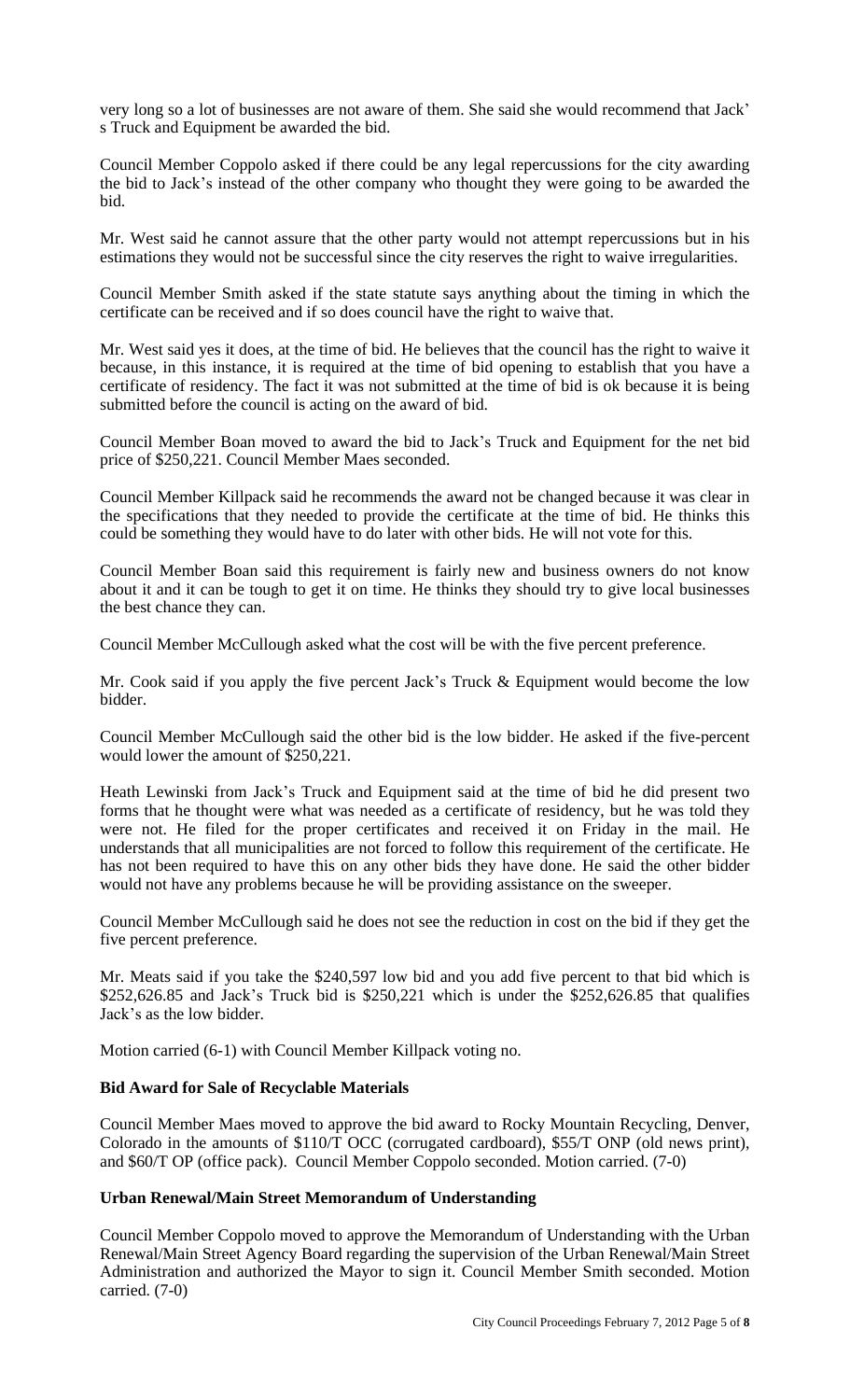## **FMC Road Spur Project**

Council Member Maes moved to approve the Release of Retainage in the amount of \$106,039.72 to Reiman Corp. for the FMC Road Spur Project completion. Council Member Coppolo seconded. Motion carried. (7-0)

# **CONSENT AGENDA**

Council Member Boan moved to approve the following consent agenda items. Council MemberMaes seconded. Motion carried. (7-0)

- Lease agreements with Amanda Quitberg for horse corral #20 and Jenny Daniel for horse corral #30
- Contract with 7C Buckers Ranch/Rodeo in the amount of \$8,500 for the 2012 Overland Stage Stampede Rodeo on Friday, June 8 and Saturday, June 9, 2012
- Approval and acceptance of a three-year lease agreement between the City of Green River and the 4-H Hope Project P.B.S. of Green River
- Catering Permit to Brazel's Inc. doing business as the Embassy Tavern to sell alcoholic beverages for the Crystal Classic Awards Dinner, on Saturday, February 18, 2012 from 4 pm to 8 pm at the Island Pavilion
- Catering Permit to Brazel's Inc. doing business as the Embassy Tavern to sell alcoholic beverages for the Crystal Classic Snowshoe Baseball, on Saturday, February 18, 2012 from 9 am to 4 pm at the Evers Field Maintenance Shop
- Catering Permit to the Ponderosa Bar to sell alcoholic beverages for the Crystal Classic Winter Festival on Friday, February 17, 2012 from 5:30 pm to 10 pm at the Expedition Island
- Approval to waive the reduced rental fee of \$825 for the 2012 Green River High School Senior Class Party at the Recreation Center on June 2, 2012
- Approve the special twenty-four hour openings requested by the Green River Liquor Association for Friday, June 22, 2012; Saturday, June 22, 2012; Saturday, March 17, 2012; and Monday, December 31, 2012
- Minutes for: January 10, 2012 Council Workshop and January 17, 2012 Council Meeting
- Financial Reports and Payment of Bills: Prepaid Invoices  $= $181,580.23$  Outstanding Invoices  $= $511,659.27$ Pre-authorization Payments =  $$865,000.00$  Payroll Expenditures =  $$684,441.92$

# **CITY ADMINISTRATOR'S REPORT**

Mr. Cook said he is working with the grants coordinator on a grant for the Union Pacific Railroad Depot building for future city use. It is a Planning Grant for \$15,000 and requires a match of twenty-five percent which is \$3,750.

He is working with Cindy Johnson from Mobilitat for a \$7,500 Technical Assistance grant to expand her business. The city will be the sponsor. It will require a public hearing and a resolution of support in the month of February.

The city is working with Utility Service Partners to offer insurance for service lines. The program information will be coming out in February and will offer insurance for sewer first and then water.

He discussed the agenda for the February 14, 2012 Workshop.

Mr. Cook said citizen action forms are available on the city's website.

# **CITY ATTORNEY'S REPORT**

Mr. West said with the certificate of residency, it used to be that state law defined who a resident was for purpose of the bid preference and every local government entity, when bids were received, would make the determination on whether that party met the standard. That determination of residency function has been taken away from governments and is now done only by the State of Wyoming, Department of Workforce Services. This is a requirement and all agencies should be following it.

## **MAYOR AND COUNCIL REPORTS**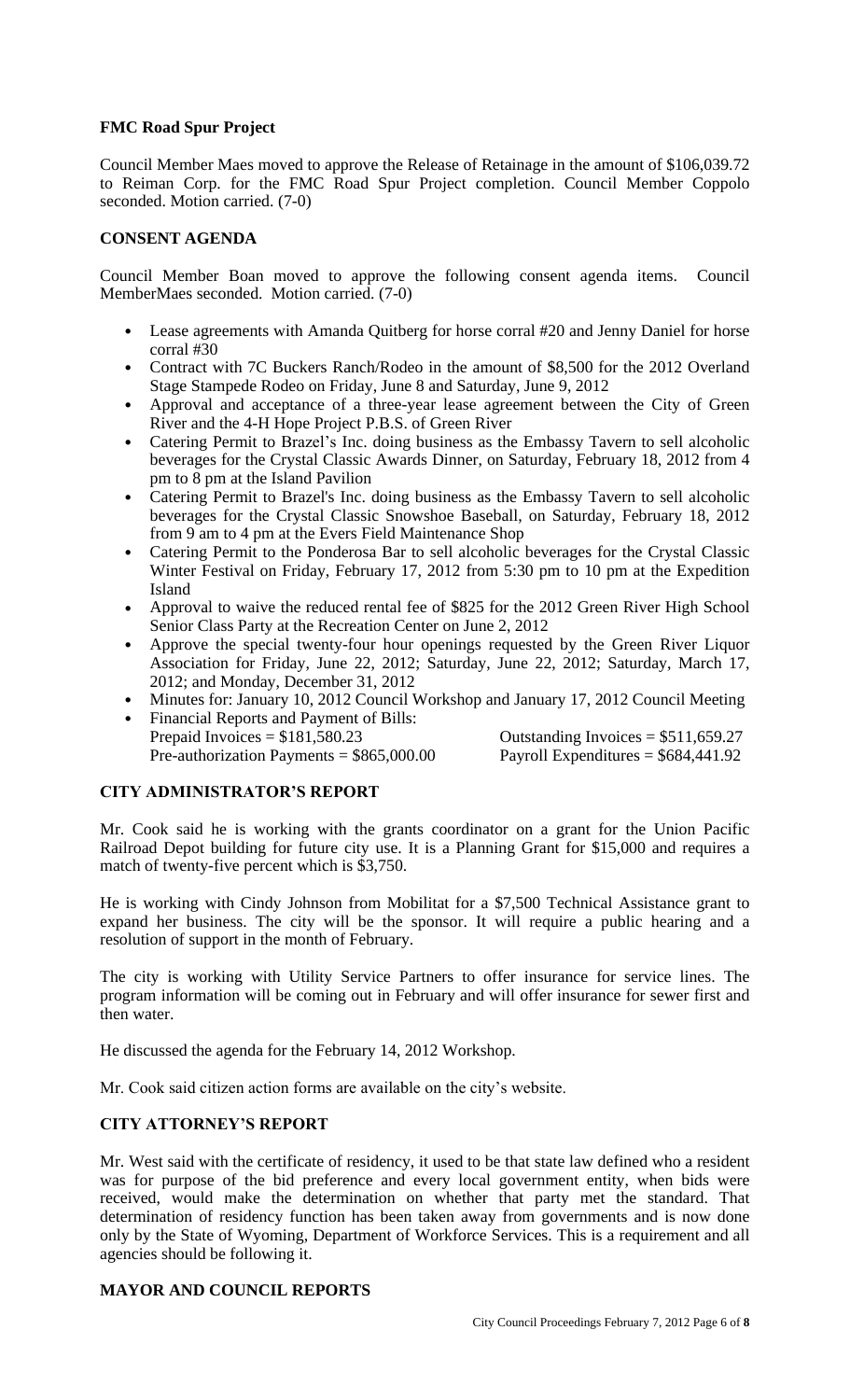Council Member Killpack said the service line insurance is a good thing and the price is very reasonable.

He said there have been some misconceptions that the URA/Main Street board is not working on main street issues, they are only working on URA issues. He said this is not true at all. The board is committed to both.

Council Member Boan said he and the Mayor have been attending NRA training this week. There is a need for more volunteers so if anyone is interested contact Mr. Wilson.

He said he is bothered by the fact that the Green River Chamber of Commerce held their goal setting session in the State of Utah. He does not understand it at all.

Council Member Maes said she attended a Great Divide Economic Committee and they discussed the five RFP's they received for the update to a study. This is a tool that other places can use to get information on other counties in the area. They have approved one proposal and will be presenting the best one to the county. She said it was previously proposed that the cost of the study be split by three with the City of Rock Springs, City of Green River, and the County paying \$633 each. She said they did receive a \$16,000 grant to pay the bulk amount of the update.

Council Member Coppolo encouraged everyone to consider the service line insurance because it is inexpensive.

He said he attended the Comprehensive Plan update meeting and it went well. He was surprised on the amount of work this group has already done.

Council Member McCullough had nothing to report.

Council Member Smith said he is happy that the city will be offering the service line insurance.

He said he understands Council Member Boan's concern with the Green River Chamber of Commerce holding their goal setting meeting in Utah but as a dues paying chamber member of Rock Springs and Green River Chambers the business owner has the right to have the meeting held at his place of business as do any other member.

The Mayor said he has been attending the NRA training. This has been a challenge and they have one more day left. Currently there are fifteen volunteers and they are looking for more volunteers. There will be around four hundred shooters involved in this event this summer so they will need all the help they can get.

### **ADJOURN TO EXECUTIVE SESSION**

Council Member Boan moved to adjourn to executive session to discuss land and personnel issues at 8:26 pm. Council Member Killpack seconded. Motion carried. (7-0)

# **RECONVENE**

Council Member Killpack moved to reconvene at 10:02 pm. Council Member Maes seconded. Motion carried (7-0)

# **ADJOURNMENT**

Council Member Boan moved to adjourn at 10:05 pm. Council Member Maes seconded. Motion carried (7-0)

\_\_\_\_\_\_\_\_\_\_\_\_\_\_\_\_\_\_\_\_\_\_\_\_\_\_\_\_\_\_